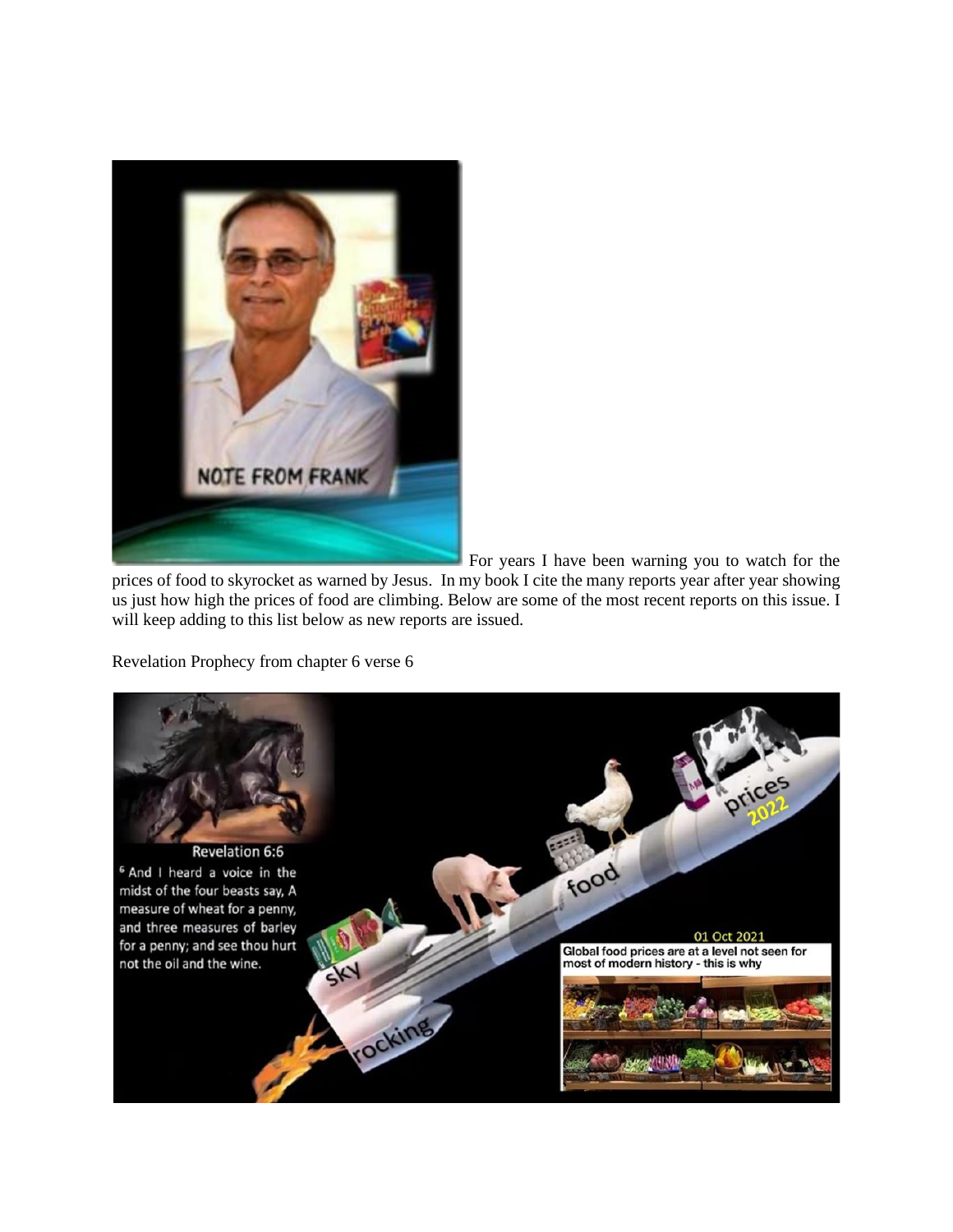March 3, 2022 - Wheat Shortage 2022? Why Wheat Prices Are Soaring, Fears Rising. "Today, investors and traders appear to be pricing a "wheat shortage 2022" scenario into commodity prices. Specifically, the price of a bushel of wheat has surged to [14-year](https://www.marketwatch.com/story/wheat-futures-surge-to-14-year-high-on-fears-of-war-driven-supply-shortages-11646226097) highs as the ongoing Russia-Ukraine conflict stokes fears of impending supply shortages."

<https://investorplace.com/2022/03/wheat-shortage-2022-why-wheat-prices-are-soaring-fears-rising/>

March 2, 2022 - Black Sea wheat prices soar on supply disruptions; futures prices rally [https://www.spglobal.com/commodity-insights/en/market-insights/latest-news/agriculture/030222-black](https://www.spglobal.com/commodity-insights/en/market-insights/latest-news/agriculture/030222-black-sea-wheat-prices-soar-on-supply-disruptions-futures-prices-rally)[sea-wheat-prices-soar-on-supply-disruptions-futures-prices-rally](https://www.spglobal.com/commodity-insights/en/market-insights/latest-news/agriculture/030222-black-sea-wheat-prices-soar-on-supply-disruptions-futures-prices-rally)

Russia's invasion of Ukraine will likely ratchet American food prices even higher, Feb. 26, 2022 - experts say

"Russia's invasion of Ukraine could push U.S. food prices even higher, as the region is one of the world's largest producers of wheat and some vegetable oils. And the disruptions could drag on for months or even years, as crop production in the area could be halted and take a long time to restart.

This new inflation shock comes at a time when global markets remain extremely strained because of pandemic-related disruptions. The price changes impacted commodity prices in recent days and could flow through to higher costs at grocery stores and restaurants soon.

Grocery manufacturers are concerned that, while the vast majority of ingredients and materials for American products are sourced domestically, the economic effects of Russia's invasion of Ukraine will be global, according to Katie Denis, vice president of communications and research for the industry organization Consumer Brands Association." [Link](https://lafarmbureaunews.com/news/2022/2/26/russias-invasion-of-ukraine-will-likely-ratchet-american-food-prices-even-higher-experts-say#:~:text=Russia)

Feb. 24, 2022 -

The New York Times

# Ukraine Invasion Threatens Global **Wheat Supply**

Russia and Ukraine together produce nearly a quarter of the world's wheat, and coming disruptions could fuel higher food prices and social unrest.



.<br>Farmers harvested wheat near Tbilisskaya, Russia, last



Report continues on next page.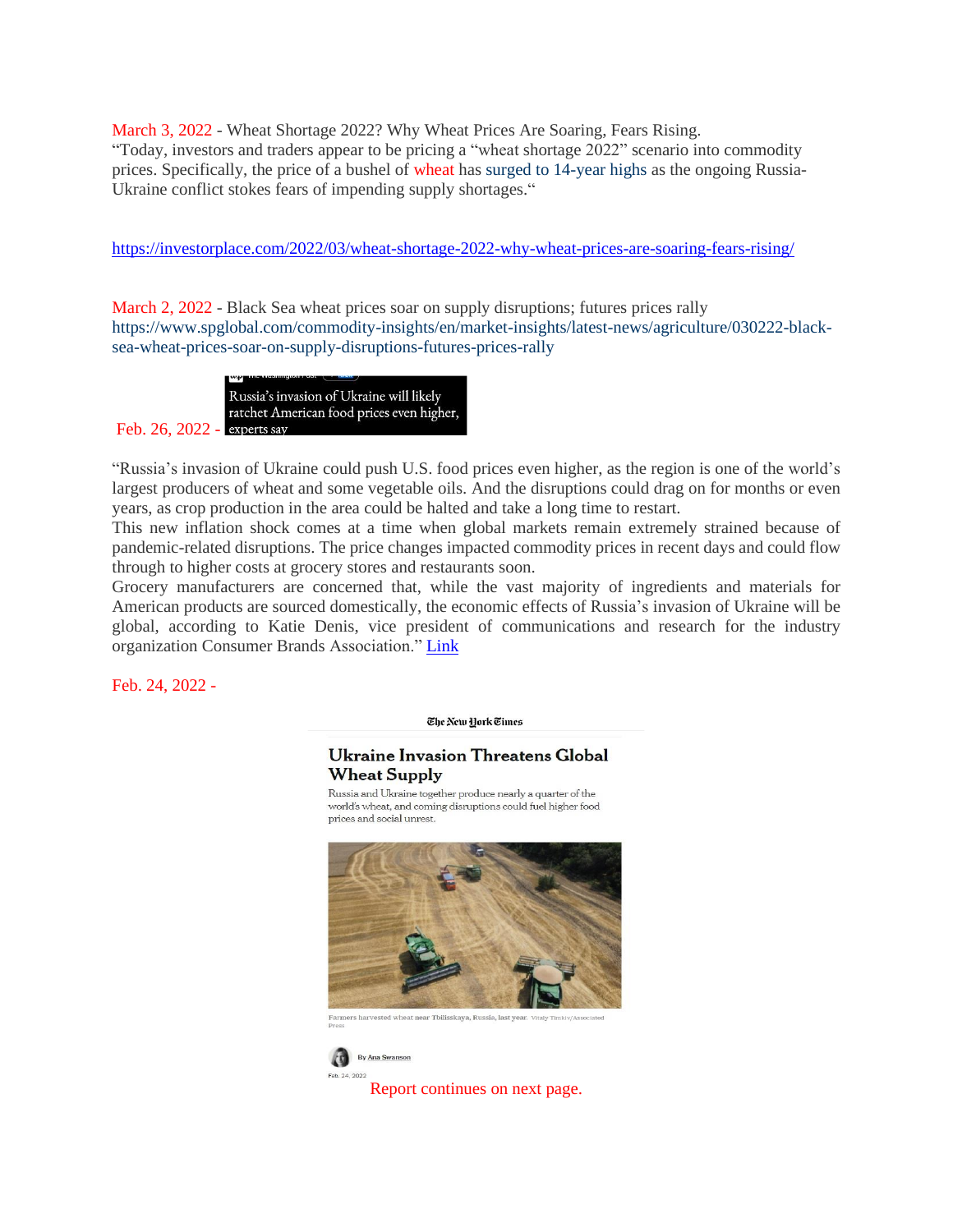The Russian invasion of Ukraine is threatening to cut off some international shipments of wheat, spurring shortages and pushing the price of a vital crop higher when supply chain disruptions have already sent food costs spiraling.

Wheat futures on the Chicago Board of Trade rose 5.43 percent on Thursday, outstripping gains by other commodities like corn and soybean oil.

Russia and Ukraine together produce nearly a quarter of the world's wheat, feeding billions of people in the form of bread, pasta and packaged foods. The countries are also key suppliers of barley, sunflower seed oil and corn, among other products.

In recent days, the price of agricultural commodities has fluctuated sharply as tensions around the Black Sea threaten to disrupt global shipments of wheat, corn and vegetable oil. Disruptions and rising prices for those commodities - as well as the cost of fuel and fertilizer, important inputs for farmers - could further buffet global food markets and threaten social stability, analysts said.

Food prices have already risen globally as a result of pandemicrelated shipping disruptions, rising costs for farmers and adverse weather, and wheat is no exception.

#### Between April 2020 and

December 2021, the price of wheat increased 80 percent, according to data from the International Monetary Fund. That was on a par with rising costs for corn and higher than increases for soybeans or coffee.

David Laborde, a senior research fellow at the International Food Policy Research Institute, said the crisis would "likely have an immediate impact on the global wheat market stability." But the real test for the global food supply would be in four months, he said, when the next wheat harvest would begin.

"By then, if farmers could not harvest due to lasting military operations, or if port facilities and railroads have been damaged, the situation will be particularly gloomy," he said. "Many countries in North Africa and the Middle East are particularly dependent on wheat from Ukraine and Russia and likely to be hard hit."

An atmosphere of uncertainty surrounded global markets Thursday, as Russia's invasion of Ukraine by land, air and sea unfolded. S&P Global Platts temporarily suspended publishing trades, offers and other market values for commodities loading or delivering in the Black Sea.

## February 24, 2022 - Record-High Global Food Prices Imminent As Edible Oil Soars Link

February 17, 2022 – Food Prices Keep Going Up. Here's What It Means for You. Link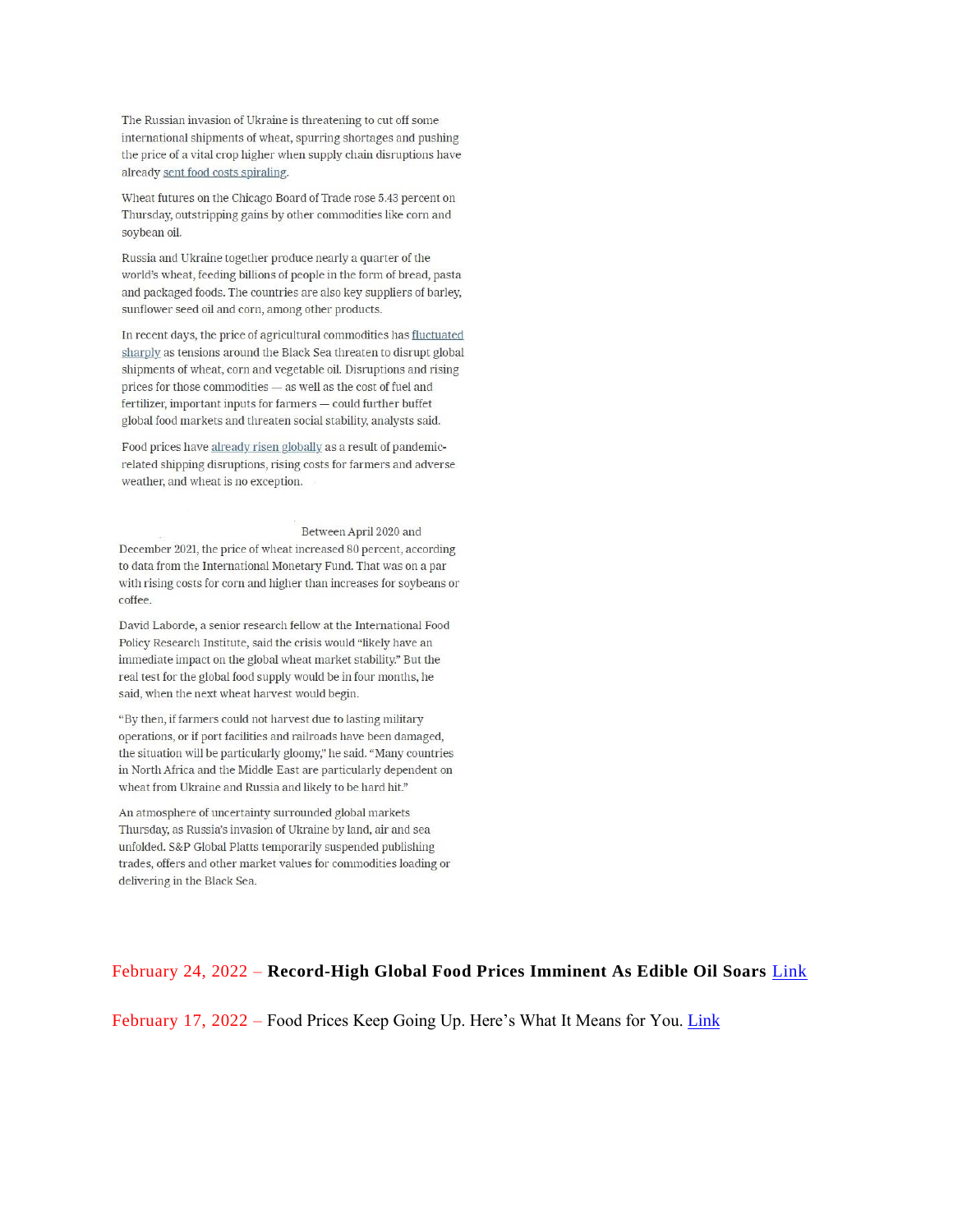February 4, 2022 - World Food Prices Are Climbing Closer Toward a Record High Due To 'Fallout From Energy Crisis'

"(Bloomberg) -- Global food prices jumped toward a record last month, further adding to the surging cost of living for consumers. The United Nations' index of prices rose 1.1% in January, pushed up by more expensive vegetable oils and dairy. The gauge is edging closer to 2011's all-time high, and unfavorable weather for crops and the fallout from an energy crisis threaten to keep prices high going forward. Inflation has been running rampant across the globe, and the latest leg higher in the UN's food index could further stretch household budgets. The commodities tracked by the gauge are used in most grocery store products or fed to animals from which those items are produced. That's particularly bad news for the poorest consumers and nations with the least disposable income." [Link](https://finance.yahoo.com/news/world-food-prices-climbing-closer-095351142.html)

February 3, 2022 - Global food prices rise in January [Link](https://www.fao.org/newsroom/detail/global-food-prices-rise-in-january-2022/en)

### January 21, 2022 "Farms Are Failing' as Fertilizer Prices Drive Up Cost of Food"

"From South America's avocado, corn and coffee farms to Southeast Asia's plantations of coconuts and oil palms, high fertilizer prices are weighing on farmers across the developing world, making it much costlier to cultivate and forcing many to cut back on production. That means grocery bills could go up even more in 2022, following a year in which [global food prices rose to decade highs.](https://www.wsj.com/articles/global-food-prices-surge-as-inflation-spreads-11636119367?mod=article_inline) An uptick would exacerbate hunger—already acute in some parts of the world because of pandemic-linked job losses—and thwart efforts by politicians and central bankers [to subdue inflation.](https://www.wsj.com/articles/central-banks-around-the-world-raise-rates-as-fed-prepares-move-11639750006?mod=article_inline) "Farms are failing and many people are not growing," said 61-year-old Rodrigo Fierro, who produces avocados, tangerines and oranges on his 10-acre farm in central Colombia. He has seen fertilizer prices double in recent months, he said."

December 29, 2021 Up and down the supermarket aisle, food prices are rising in 2022. Here's where you'll pay more

Food manufacturers up and down the aisle are set to introduce sweeping increases in the prices of a broad range of products beginning on Jan. 1. Everything from snack foods like Jell-O and cookies to everyday items like milk and coffee are expected to rise in price, as high inflation rates and supply chain issues continue to disrupt the market. Earlier this month, overall inflation rates rose to 6.8% over the previous year, marking the fastest annual increase in the inflation rate since June 1982, according to the latest [consumer](https://www.bls.gov/news.release/cpi.nr0.htm) price index data from the Bureau of Labor Statistics (BLS). In November, the U.S. Department of Agriculture's [food-at-home](https://www.ers.usda.gov/data-products/food-price-outlook/summary-findings/) index, which includes grocery store or supermarket food purchases, rose 6.4% over the previous year. According to the index, the prices of meat, poultry, fish, and eggs increased 12.8%, "driven up by strong domestic and international demand, labor shortages, supply chain disruptions, and high feed and other input costs." [Link](https://fortune.com/2021/12/29/supermarket-food-prices-inflation-2022-kraft-heinz-modelez-general-mills/#:~:text=According%20to%20research%20firm%20IRI,increases%2C%E2%80%9D%20IRI)

### October 14, 2021 - [Meat Sector Leads Food Price Inflation](https://www.agweb.com/news/livestock/beef/meat-sector-leads-food-price-inflation)

Food prices climbed 4.5% last month, the sixth consecutive month of increases, according to the Consumer Price Index for Food. The increase was led by the meat sector, with the "meat" basket of goods up 12.6% from a year ago while the poultry index was 6.1% higher. [Link](https://www.agweb.com/news/livestock/beef/meat-sector-leads-food-price-inflation)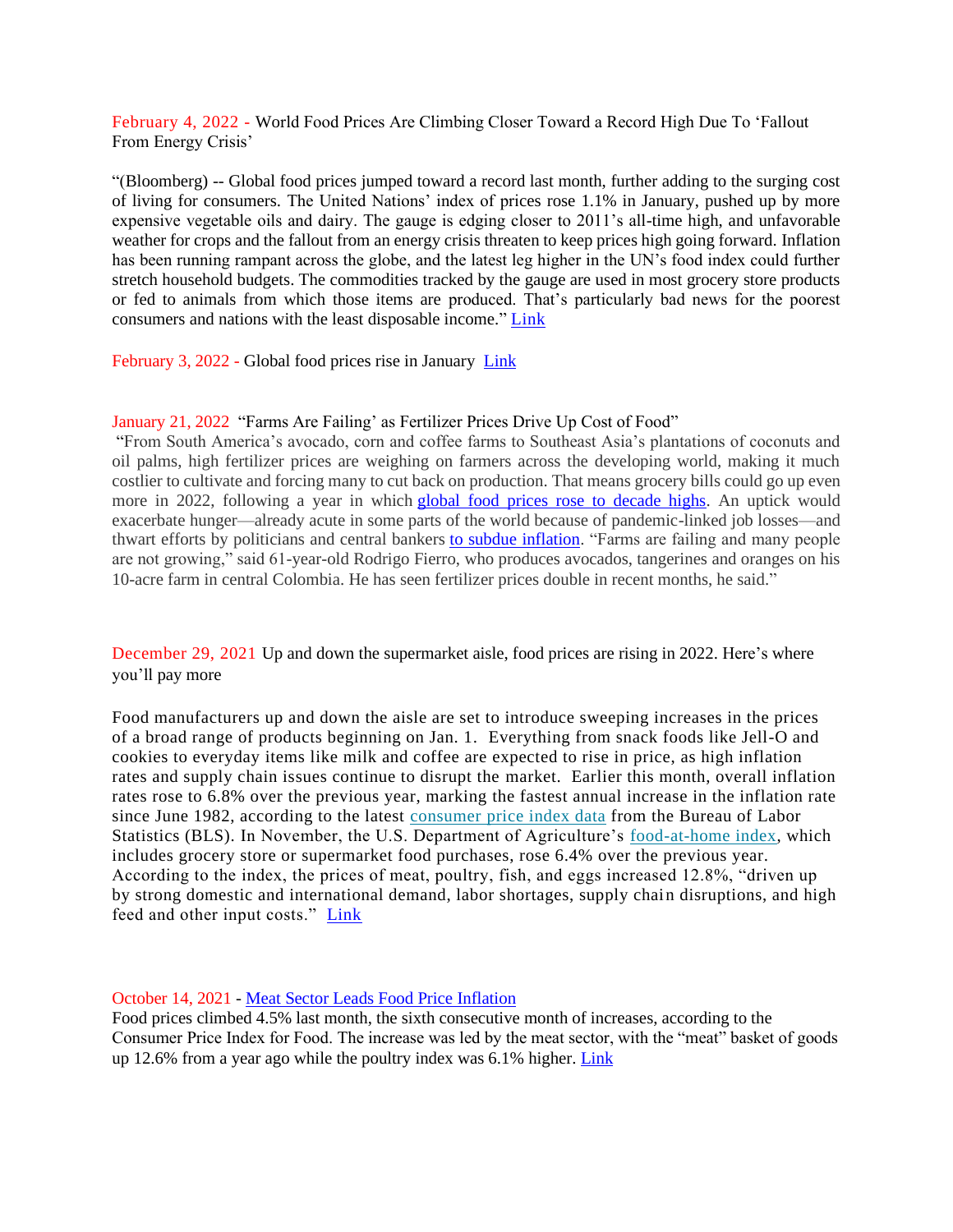October 13, 2021 - [Kraft Heinz CEO Warns Shoppers: 'Get Used to Paying More for Food' Over Inflation](https://www.ntd.com/kraft-heinz-ceo-warns-shoppers-get-used-to-paying-more-for-food-over-inflation_688217.html) The CEO of Kraft Heinz, Miguel Patricio, warned that around the world and in the United States, people will have to get used to higher food prices due to "across the board" [inflation.](https://www.ntd.com/inflation.htm) [Link](file:///C:/Users/test/Desktop/Jesus/inflation.%20https:/www.ntd.com/kraft-heinz-ceo-warns-shoppers-get-used-to-paying-more-for-food-over-inflation_688217.html)

September 12, 2019: Food prices on the rise, pushing millions into deeper poverty [Link](https://www.ethiopiaobserver.com/2019/09/12/food-prices-on-the-rise-pushing-millions-into-deeper-poverty/)

November 28, 2019 It's Getting More Expensive to Eat, and Economists Are Worried [Link](https://www.bloombergquint.com/global-economics/food-prices-are-surging-across-the-world-s-top-emerging-markets)

May 13, 2020: Grocery Prices Are The Highest They've Been In Decades | TODAY [Link](https://www.youtube.com/watch?v=IjwglJ-QrLo)

June 10, 2020: Food prices continue to increase with no clampdowns in sight [Link](https://www.dailymaverick.co.za/article/2020-06-10-food-prices-continue-to-increase-exponentially-with-no-price-clampdowns-in-sight/)

June 11, 2020: Food prices are rising fast—Here are the winners and losers to watch [Link](https://www.cnbc.com/video/2020/06/11/food-prices-are-rising-fasthere-are-the-winners-and-losers-to-watch.html)

Jul 28, 2020: China Food Crisis? Rising Domestic Prices and Large Import Purchases Send a Signal [Link](https://www.forbes.com/sites/salgilbertie/2020/07/28/china-food-crisis-rising-domestic-prices-and-large-import-purchases-send-a-signal/#35331de51bcb)

August 5, 2020: Families Struggle As Grocery Prices Rise Amid Pandemic | NBC Nightly News [Link](https://www.youtube.com/watch?v=Cpl3lM_CQZ0)

August 6, 2020: Why Are Food Prices Skyrocketing During the Pandemic? | NBCLA [Link](https://www.youtube.com/watch?v=LtqFVULImZU)

August 11, 2020: Ethiopia's inflation soaring to 22.3 percent, food prices unbearable for millions [Link](https://borkena.com/2020/08/11/ethiopias-inflation-soaring-to-22-3-percent-food-prices-reaching-unbearable-stage/)

September 9, 2020: Global food prices have been rising during the coronavirus pandemic, hitting food security [Link](https://www.cnbc.com/2020/09/09/global-food-prices-have-been-rising-during-pandemic-hitting-food-security.html)

September 22, 2020: Soaring food prices [Link](https://www.aljazeera.com/news/2020/09/soaring-food-prices-hit-sudanese-floods-ravage-country-200922090319701.html)

January 11, 2021: Food Price Inflation Accelerates For Seventh Consecutive Month [Link](file:///C:/Users/test/Desktop/Jesus/Food%20price%20inflation%20accelerates%20for%20seventh%20consecutive%20month%20(noqreport.com))

March 7, 2021 the RT news reported food prices still going up. "The agency said that its food price index jumped by 2.4 percent month-on-month to reach 116.0 points in February. The gauge, which tracks monthly changes in the international prices of commonly-traded food commodities, is also 26.5 percent higher than it was a year earlier. The latest increase has become the longest surge for overall food costs since the food crisis broke that out in 2007-08. Prices for sugar soared most, adding 6.4 percent from January, according to the FAO. The agency's sugar price index rose for the second month in a row, reaching its highest level in nearly four years." [Link](https://truepundit.com/food-price-inflation-accelerates-for-seventh-consecutive-month/)

March 13, 2021 - The perfect storm: Global food prices hit six – year high Counting the Cos[t Link](https://www.msn.com/en-us/news/video/the-perfect-storm-global-food-prices-hit-six-year-high-counting-the-cost/vp-BB1exyGK)

April 23, 2021 Bloomberg news again showed food prices are skyrocketing in their report entitled: "The Grocery Price Shock Is Coming to a Store Near You". "Corn, wheat, soybeans, vegetable oils: A small handful of commodities form the backbone of much of the world's diet and they're dramatically more expensive, flashing alarm signals for global shopping budgets. This week, the Bloomberg Agriculture Spot Index — which tracks key farm products — surged the most in almost nine years, driven by a rally in crop futures. With global food prices already at the highest since mid-2014, this latest jump is being closely watched because staple crops are a ubiquitous influence on grocery shelves — from bread and pizza dough to meat and even soda." [Link](https://www.msn.com/en-us/money/markets/the-grocery-price-shock-is-coming-to-a-store-near-you/ar-BB1fZDaC)